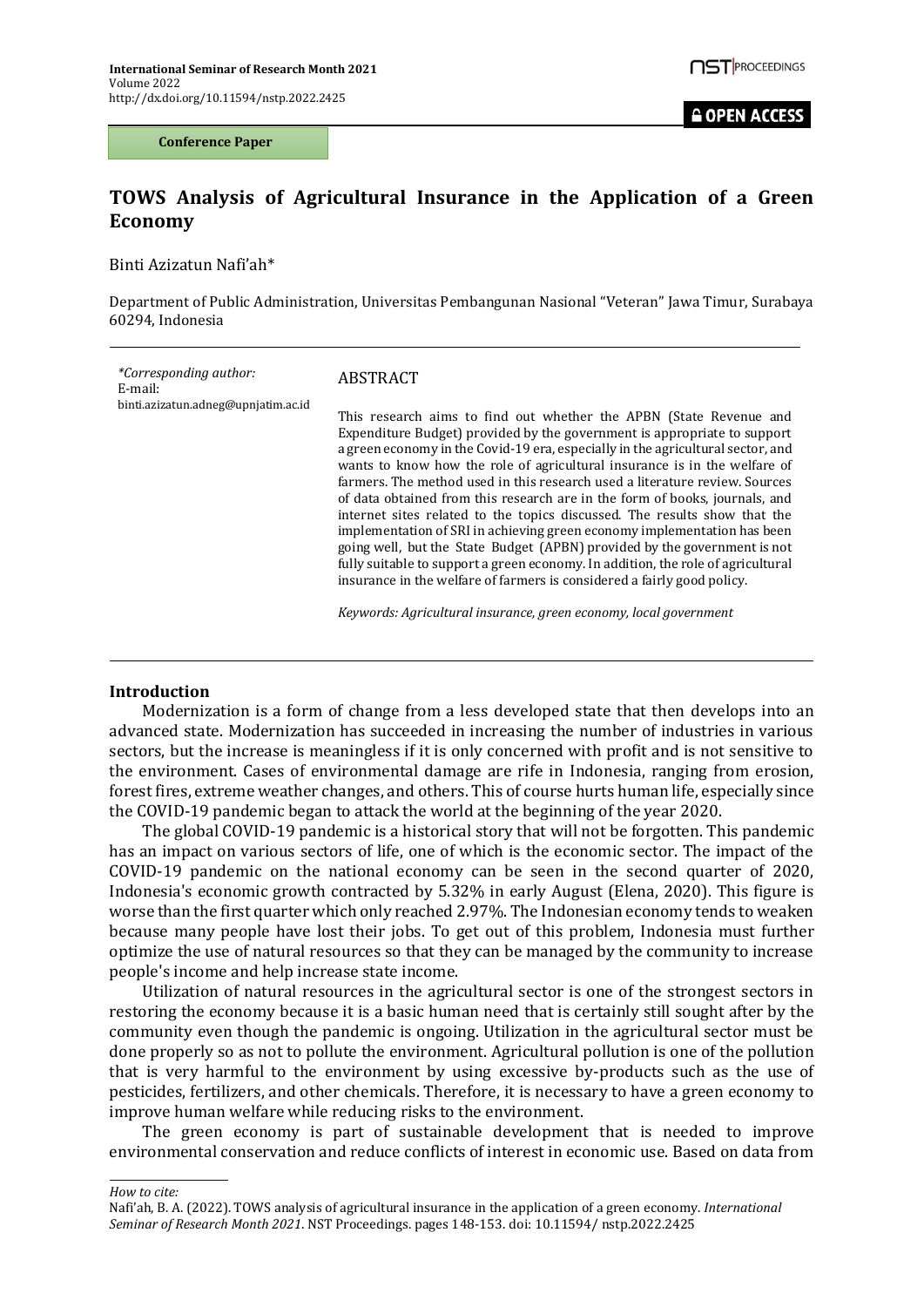the Central Statistics Agency (BPS), national rice production in 2020 was 31.33 million tons, an increase compared to 2019 which produced 31.31 million tons. The increase in rice production is certainly something that should be done to be proud of, but the increase in rice production is also followed by problems that occur in the environment. The excessive and continuous use of chemical fertilizers and pesticides has had an impact on soil conditions. The nutrients in the soil are reduced so that the soil hardens quickly, is less able to store water, and quickly becomes acidic, causing a decrease in plant productivity. Continuous use of pesticides can also lead to an increase in pest populations. To support the existence of a green economy so that environmental damage or climate change does not occur, the government helps in the form of the State Budget (State Revenue and Expenditure Budget). The budget that will be carried out on average reaches 4.1 percent of the APBN.

Indonesia is an agrarian country where most of the population is farmers. This is supported by the agricultural census data conducted by the Central Statistics Agency (BPS) which states that there are 26.14 million households who work as farmers. The increasingly uncertain climate change in this modern era is coupled with the COVID-19 pandemic which makes farmers experience difficulties. Drought and heavy rains that can potentially flood are unpredictable, making farmers experience difficulties and often suffer losses due to increasingly uncertain climate change. Therefore, to help improve the welfare of farmers, the government provides agricultural insurance that will protect the lives of farmers in the form of capital assistance in the event of crop failure caused by climatic factors, pest attacks, and so on. Based on this information, the researcher wants to find out whether the State Budget (State Revenue and Expenditure Budget) provided by the government is appropriate to support a green economy in the Covid-19 era, especially in the agricultural sector. In addition, researchers also want to know how the role of agricultural insurance in the welfare of farmers.

### **Literature Review**

Makmum (2016) defines sustainable development as a development that has the principle of meeting current needs without risking future needs to improve people's welfare. This development covers 3 policy areas, namely economic development, social development, and environmental protection.

From an economic perspective, the world economy has undergone significant changes due to globalization. This change will have an impact on social development and environmental protection. Therefore, the concept of a green economy was developed (Green Economy). According to the United Nations Environment Program, Green Economy is an economic activity that aims to improve welfare and social justice without hurting the environment and natural resources.

In the process of economic development, each country has different policies and responsibilities, and capabilities. Therefore, there is no single model for sustainable development or green economy programs. To strengthen and realize a green economy in Indonesia, the government makes a policy as part of the annual development plan prepared by Bappenas. The effort is to improve the implementation of organic farming by using the SRI (System of Rice Intensification) technique. The development of SRI is a technological innovation by combining fertilizers and pesticides appropriately so as not to cause damage to the soil and the environment (Murniningtyas, 2014). In addition, the government also provides agricultural insurance programs to maintain production and protect farmers by protecting against price fluctuations in the event of drought, flooding, and other factors. Because of the COVID-19 pandemic, the green economy program is expected to help Indonesia's economic growth develop, be inclusive, and fair.

In designing a green fiscal policy (Nurfatriani et al., 2015), a stakeholder or stakeholder analysis is needed to find out the actors and roles in decision-making. This stakeholder analysis is useful for avoiding policy failures that connect various parties as aspects of problem-solving to improve organizational performance and achieve company goals.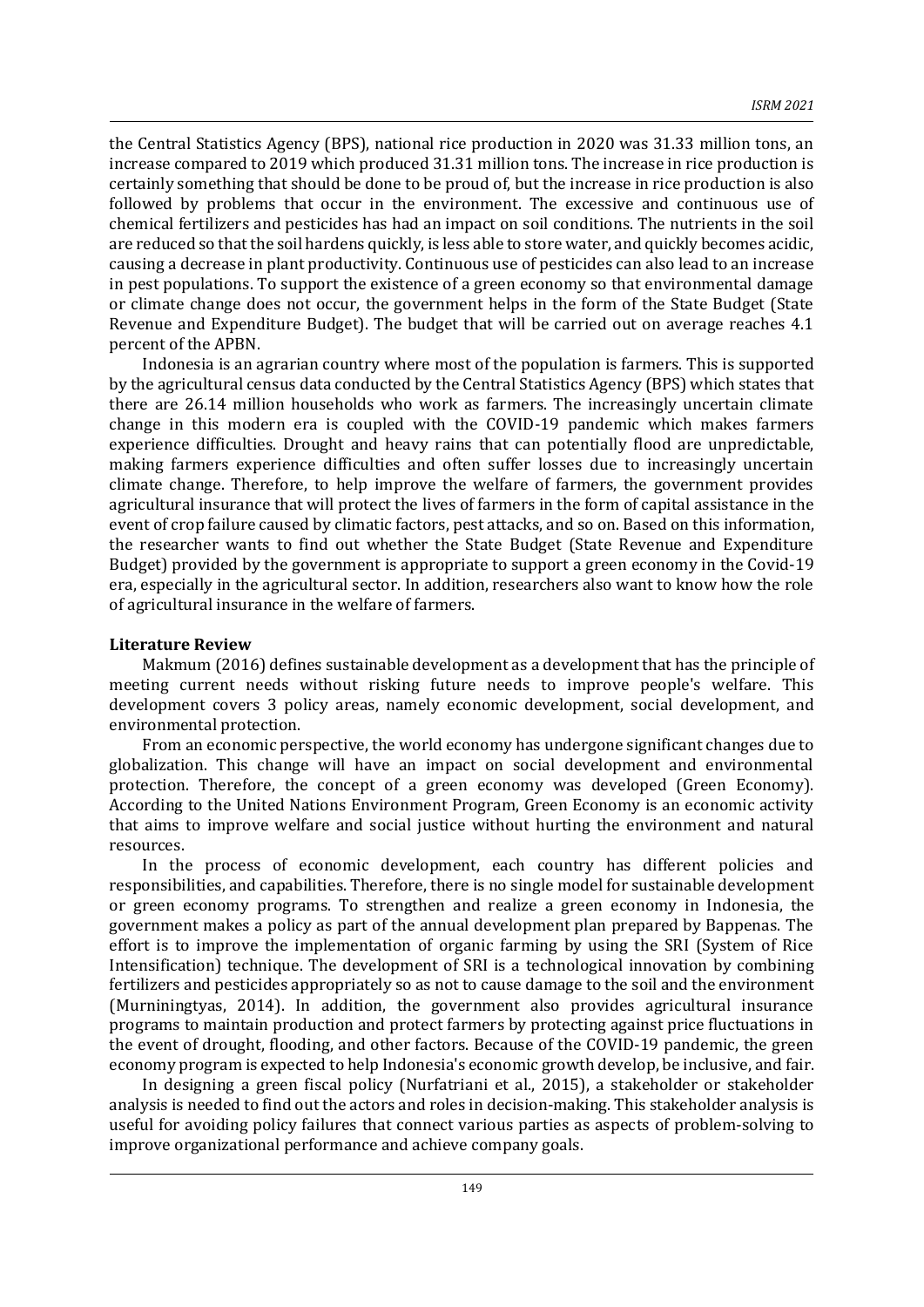In addition, a SWOT analysis is also needed, which is a form of situation analysis by systematically identifying various factors on the strengths and weaknesses of an organization, as well as opportunities and threats from the environment to formulate organizational strategies. This analysis is based on the logic that can maximize strengths and opportunities, but at the same time minimize weaknesses and threats.

## **Material and Methods**

The type of research used in this article is library research or literature review (literature review, literature research). Library research is research that uses library data collection methods such as books, scientific journals, newspapers, magazines, and documents. Research using this method focuses on theories, laws, propositions, principles, or ideas that can be used to analyze or solve a problem to be studied.

In compiling research using literature review, several steps need to be considered according to (Kuhlthau, 2002) as follows: (1.) Topic selection (2.) Information exploration (3.) Determine the research focus (4.) Collection of data sources (5.) Preparation of data presentation (6.) Report preparation. The data collection technique used in the study uses a literature review.

After the data is collected, the next step is to analyze the data so that conclusions can be drawn from the data. In this research, the data analysis technique used is the content analysis technique. The content analysis technique is a technique used in research to understand a more in-depth discussion of written information.

In this study, there are several analyzes used to research green economic fiscal policy on agricultural insurance. Some of these analyzes include (1) Stakeholder analysis (2) Analysis of fiscal policy issues when viewed from a TOWS analysis (3) Identification of supporting factors and obstacles to the effectiveness of the policy.

# **Results and Discussion**

# *Stakeholder analysis*

Based on the power, importance, and influence on an issue, ODA (1995) groups stakeholders into three parts as follows.

a. Primary stakeholders are stakeholders who are directly affected, both positively and negatively, by the existence of green economy policies.

In this case, the main stakeholders are the community and community leaders. The application of a green economy in the agricultural sector will have a significant impact on society, especially farmers. The green revolution has led to food self-sufficiency in various countries, accompanied by massive modern agricultural technology and the use of pesticides and chemical fertilizers. This resulted in a fairly high increase in crop productivity, but on the other hand, it hurt agricultural land and also had an impact on the commodities produced. To create a green economy in the agricultural sector, farmers must minimize negative impacts on the environment and nature. Therefore, the role of farmers here is not only as of the affected party but also as the main actor in the green economy.

b. Supporting stakeholders (secondary stakeholders), are stakeholders as intermediaries in the policy implementation process or parties who do not have a direct relationship but have concern for green economic policy decisions.

Community groups and NGOs are part of this stakeholder group. The development of an agricultural system that is in line with green economy concepts and policies has developed quite rapidly in Indonesia. This can not be separated from the contribution of community groups and NGOs that have helped develop organic farming systems so that they increasingly attract the attention of consumers, especially those who experience interference from fertilizers and inorganic materials.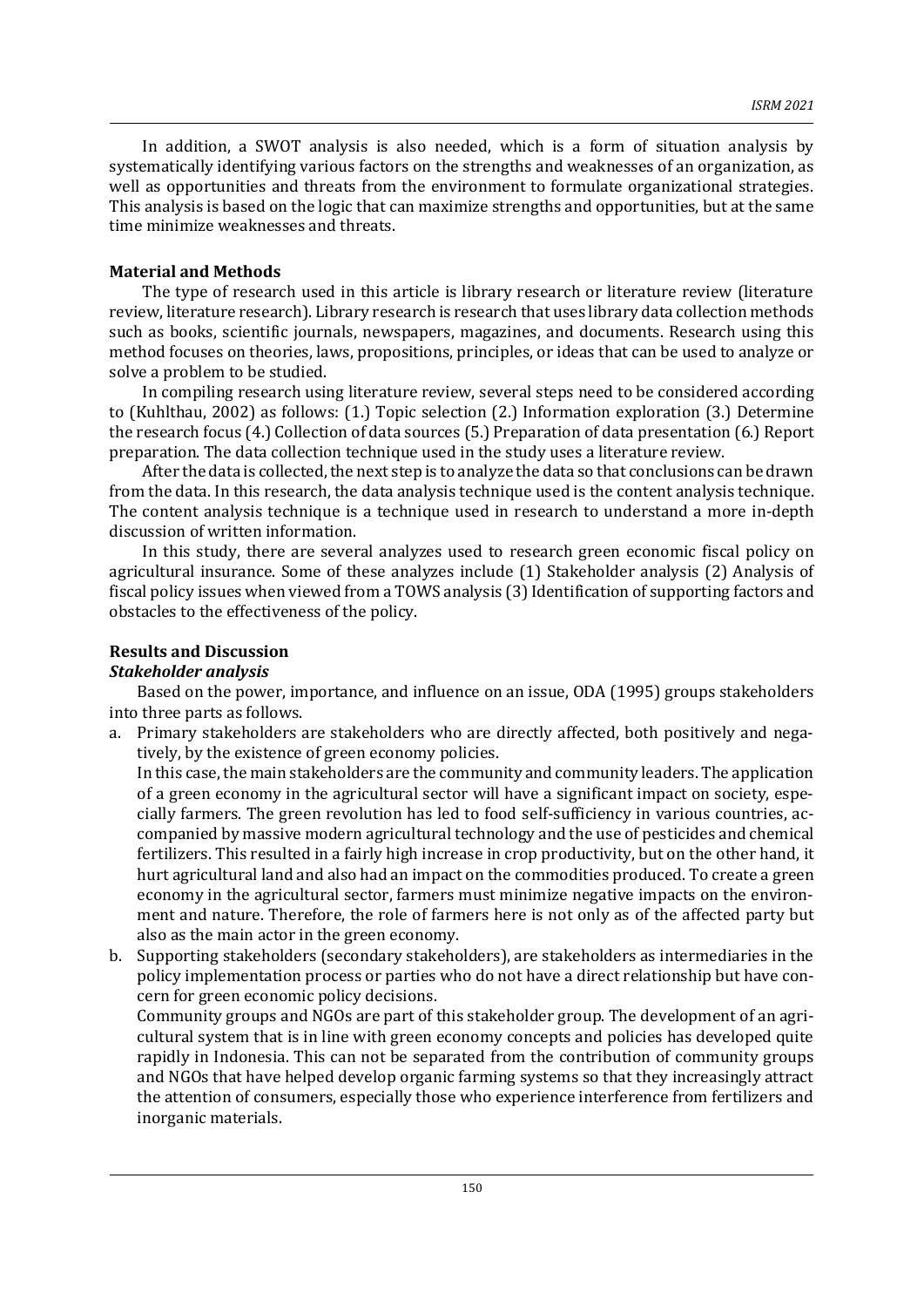c. Key stakeholders are stakeholders who legally have the authority or in other words, have high influence and interest in decision making in the process of making green economic policies. The key stakeholder in this regard is the Government, particularly the Minister of Agriculture. The Minister of Agriculture makes regulations related to the implementation of green economy policies in the agricultural sector. These regulations include regulations on the protection of agricultural land

Sustainability as stated in Law no. 41/2009. In addition, the Government also makes partial regulations related to the environment, for example, the Decree of the Minister of Agriculture Number: 42/Permentan/SR.140/5/2007 concerning Pesticide Control which regulates production, and distribution, storage, use, and destruction. To regulate and provide the basis for the implementation of organic agriculture, the Ministry of Agriculture has issued an organic farming standard with the number SNI 01-6729-2002 SNI 01-6729-2002, one of which is through the application of the System of Rice Intensification (SRI).

### *Agricultural insurance TOWS analysis*

Based on the SWOT matrix, strengths must be empowered so that existing opportunities/opportunities can be optimized and existing obstacles/threats can be reduced. Meanwhile, weaknesses (weaknesses) must be overcome so that obstacles in taking advantage of existing opportunities/opportunities can be prevented.

### *Strength*

The implementation of a green economy in the agricultural sector by increasing the implementation of organic agriculture using the development of the System of Rice Intensification (SRI) has proven to be able to increase rice productivity. In addition, this technique is also environmentally friendly and more efficient in water use. The development of SRI has been carried out by the District/City Food Crops Agriculture Service and field officers with APBN funding sources since 2015. The commitment to implementing a green economy has been further strengthened by the recently promulgated Job Creation Law.

Regarding the involvement of SOEs in the insurance sector as implementers of agricultural insurance, the organizational structure is one of the keys that determine the effectiveness and sustainability of the implementation of agricultural insurance. If the form of business entity is BUMN, it must be adjusted to the applicable legal framework. The provisions of Article 38 of Law Number 19 of 2013 stipulate that the implementation of agricultural insurance can be carried out through government assignments to SOEs in the insurance sector. The assignment of SOEs as implementers of agricultural insurance is appropriate to the applicable legal framework and can be categorized as an element of strength (Strength).

Agricultural insurance has also received support from parliament and the government which is manifested in the form of legislation, namely Law Number 19 of 2013 concerning Protection and Empowerment of Farmers. The legal basis in the form of the law is the highest legal rule that becomes a reference in formulating derivative legal rules in more detail by involving parties who have interests in agricultural businesses. The detailed procedure for implementing agricultural insurance that has been determined at this time is a regulation in the form of a Regulation of the Minister of Agriculture (Permentan).

### *Weaknesses*

The absence of fiscal policy schemes to strengthen the transition to a green economy, such as taxation schemes, budget tagging, and ecological-based budget transfers is evidence that the direction of fiscal policy in 2022 does not reflect the transformation to a green economy. This is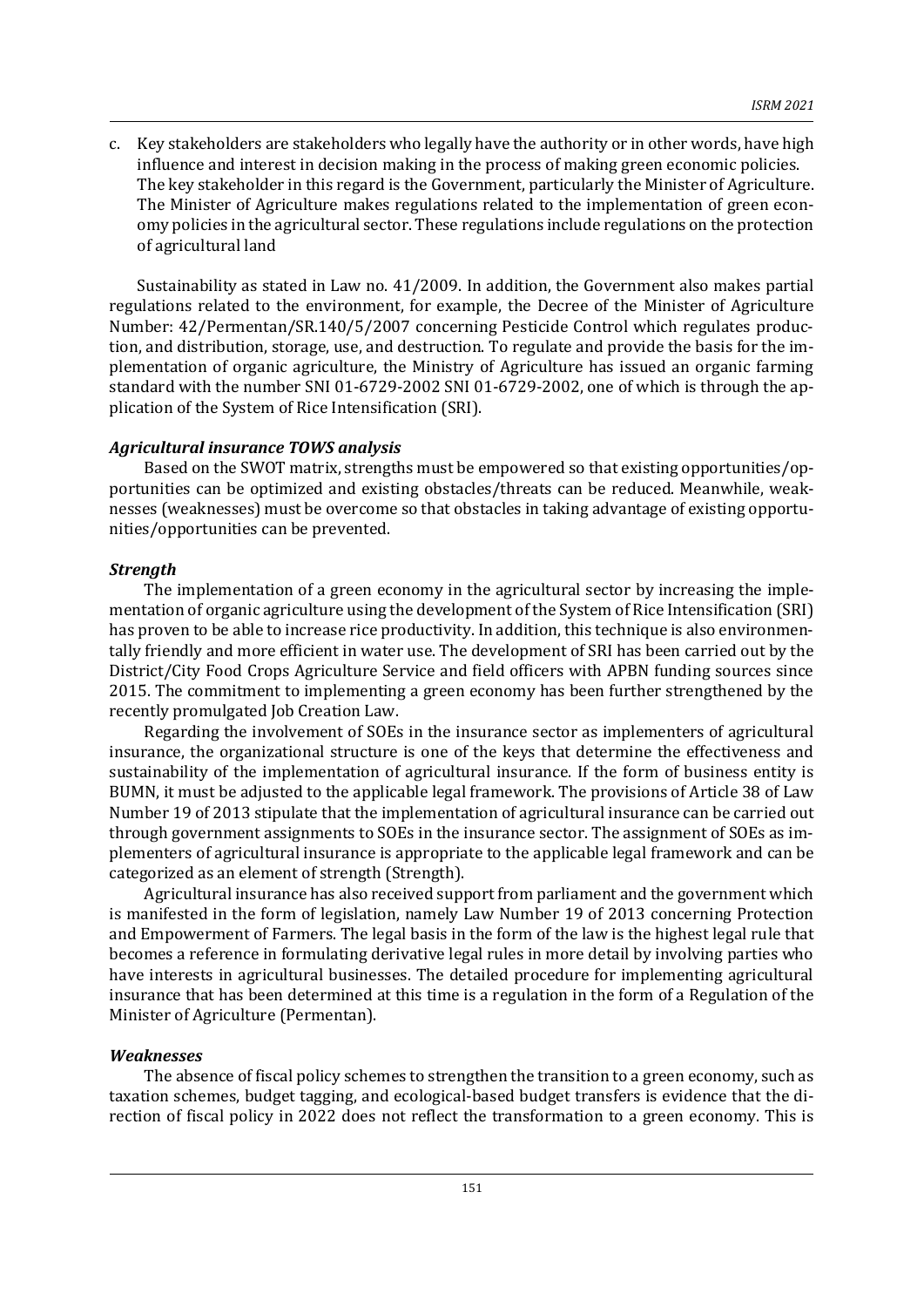exacerbated by the COVID-19 pandemic which has made the economy worldwide experience a downturn. So the government must work extra to restore the economy.

In terms of the contribution of insurance payments, insurance premiums from the APBD that are not sufficient are one of the key elements that determine the effectiveness and sustainability of the implementation of agricultural insurance, namely the funding scheme. At the operational level, modifications to the funding scheme can be made considering the uniqueness of the agricultural insurance system. The provisions of article 37 paragraph (1) of Law Number 19 of 2013 stipulates that the government and local governments following their authority are obliged to protect farming businesses carried out by farmers in the form of agricultural insurance. Article 39 also explains that the government and local governments facilitate every farmer to become a participant in agricultural insurance through easy registration to become a participant, easy access to insurance companies, socialization of insurance programs, and/or premium payment assistance.

Moreover, coupled with the emergence of a pandemic that has made changes to the APBN and APBD, this is a weakness that greatly impacts the sustainability of Indonesian agriculture during this pandemic.

### *Opportunity*

To achieve the implementation of a green economy to minimize environmental damage, community groups and NGOs contribute to the development of organic agriculture. In the year 2010, they made an increase of 10% or an area of 238.8 thousand hectares. With this contribution, farmers can reduce the use of pesticides that damage the soil while increasing the competitiveness of local products against foreign products.

The Coverage and Potential of the Insured Commodities Will Continues to grow. In the Regulation of the Minister of Agriculture No 40/Permentan/SR.230/7/2015 concerning Agricultural Insurance Facilities, regulated the types of agricultural insurance implemented by the Ministry of Agriculture as follows: "Plant Insurance covers food crops, horticulture, and plantations. Starting in 2015, insurance for rice farming has been implemented based on the Decree of the Minister of Agriculture number 782/HK.160/B.1.1/10/2015 concerning Guidelines for Assistance for Rice Farming Insurance Premiums."

This is a good step that has been taken in the last year which is useful and can be used for the current situation. With the existence of agricultural commodity insurance, the APBN issued for the agricultural sector can also be recalculated to be adjusted to other sectors.

#### *Threats*

The threat that may arise from the implementation of the green economy is the absence of contributions from the community. Lack of education for farmers has hampered the implementation of the green economy in the agricultural sector. The need for a change in mindset in the use of chemicals and greater accuracy in implementing SRI as an effort to improve the green economy. At present, it is difficult to be careful especially for farmers with limited land because they generally also do other work outside of agriculture to increase family income. Thus, the process of expanding this system requires the assistance of extension workers and efforts to combine various crops/farms to increase family income.

Budget Savings Policy. The mechanism for implementing the AUTP was handed over to the Ministry of Agriculture using the Ministry of Agriculture budget (BA 018) originating from the APBN to pay insurance premiums. The insurance premium payment scheme is charged to the government in the amount of 80% comes from the state budget and the remaining 20% is charged to farmers. The amount of the premium is dependent on the APBN burden of Rp. 144,000.00 per hectare per planting season for AUTP and Rp. 160,000.00 per head per year shows a correlation between the budget allocation and the target to be achieved. The larger the available budget, the